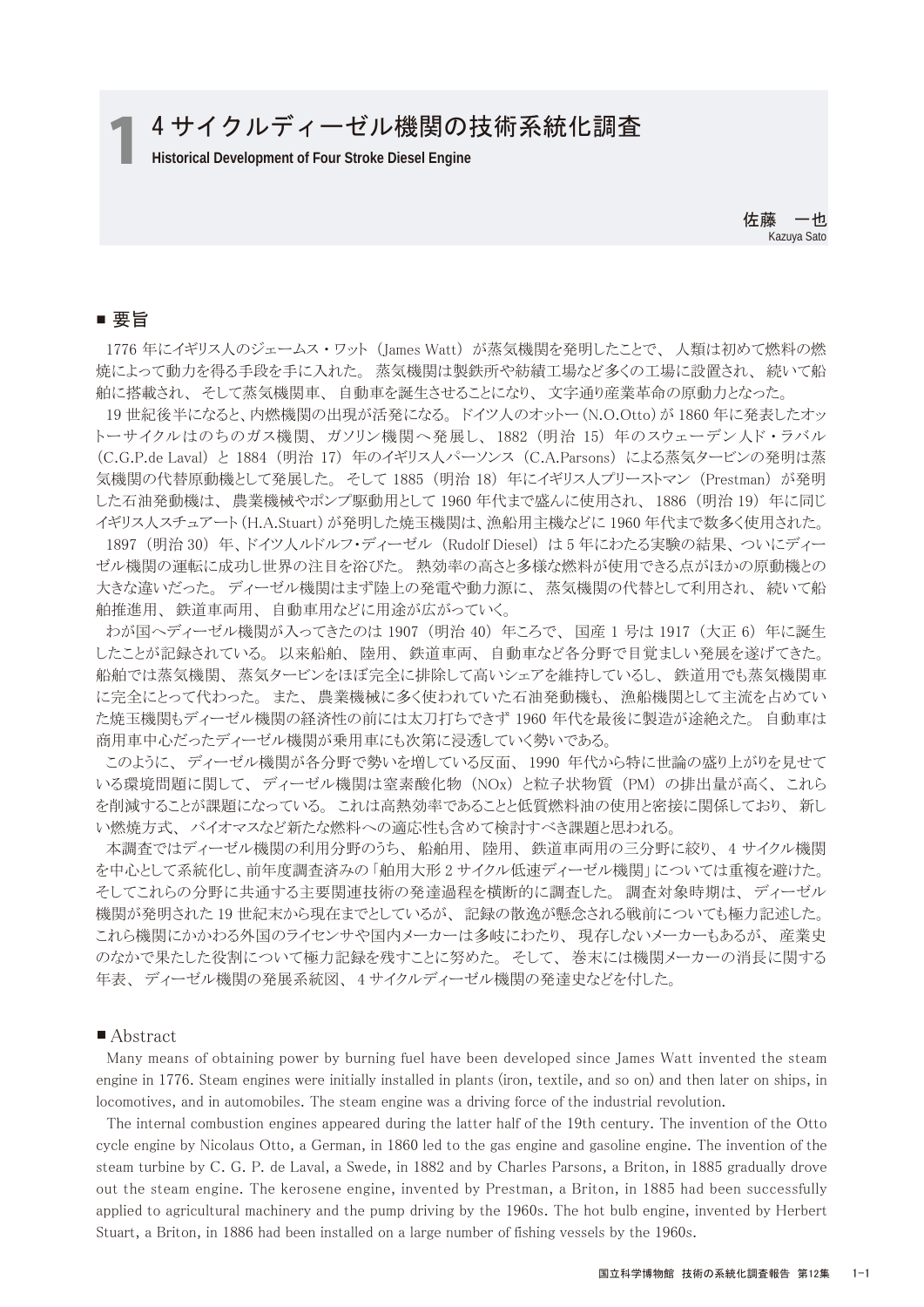Rudolf Diesel finally produced a successful prototype of a compression ignition engine in 1897 as the result of much experimentation over the previous five years. His namesake engine had high thermal efficiency and could burn various kinds of fuel, making it greatly different from the other engines of the time. The diesel engine was initially applied mainly to power generators and for mechanical driving as a successor to the steam engine. Its application gradually expanded to ships, locomotives, automobiles, and so on.

 The first diesel engine was imported into Japan in about 1907, and production in Japan began in 1917. Subsequently, the use of the diesel engine in Japan spread remarkably to ships, stationary use, railway cars, automobiles, and so on. It eliminated the use of steam engines and steam turbines for ship propulsion and the use of steam engines for locomotive propulsion. The production in Japan of kerosene engines (mainly for agricultural machinery) and hot bulb engines (mainly for fishing vessels) finally stopped in the 1960s. In the Japanese automobile industry, the diesel engine is now spreading from commercial to passenger vehicles.

 Diesel engines emit high levels of nitrogen oxide (NOx) and particulate matter (PM), and the reduction of these emissions has been an important research area for the past two decades. This emissions problem is closely related to the engine's high thermal efficiency and to the low quality of the fuel burned. While many researchers have tackled this problem, it remains unsolved.

 This paper describes the historical development of the four stroke diesel engine for three application areas: ships, land stationary use and railway cars among its many applications. It is a follow-up to "Historical development of two stroke marine diesel engine" published in 2007. It focuses on the period following World War II, but developments before the war are described in as much detail as possible because of concern about the loss of the records.

 The appendix presents a diagram showing the development time course of the diesel engine, and the genealogy of the engine builders in Japan is shown as a line drawing.

| 1. はじめに              | 3  |
|----------------------|----|
| 2. ディーゼル機関の誕生から普及まで  | 5  |
| 3. 船舶用ディーゼル機関の発達過程   | 11 |
| 4. 陸用ディーゼル機関の発達過程    | 40 |
| 5. 鉄道車両用ディーゼル機関の発達過程 | 53 |
| 6. 機関種類別の発達過程        | 62 |
| 7. 主要関連技術の発達過程       | 66 |
| 8. まとめと考察            | 73 |
| 謝辞                   | 75 |
| 付属資料                 | 77 |
|                      |    |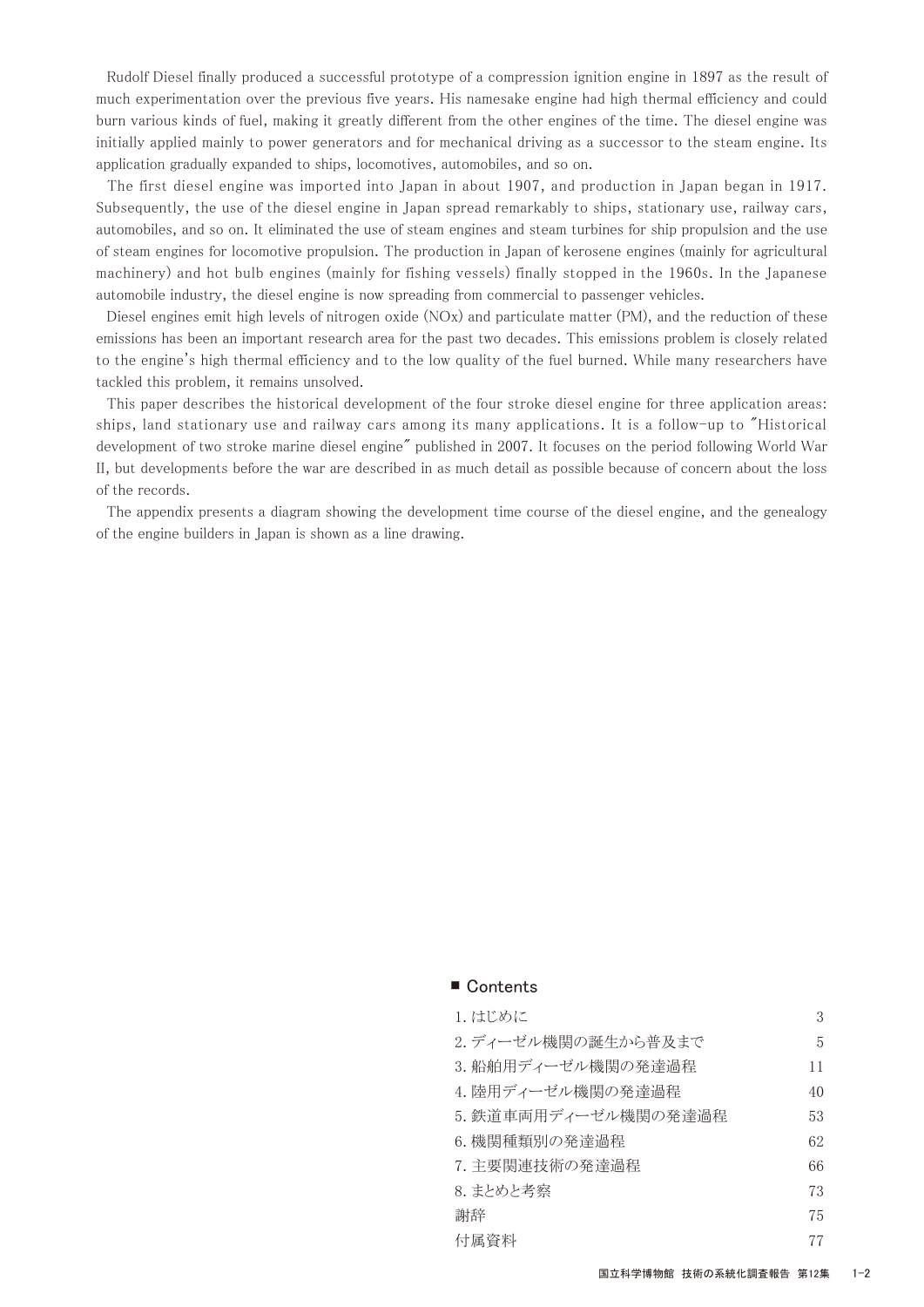2 **Historical Development of X-Ray Computed Tomography for Medical Use**

平尾 芳樹 Yoshiki Hirao

## ■ 要旨

 X 線 CT 装置は (以後 CT と略す) は 1968 年に英国 EMI 社のハンスフィールド (Godfley Hounsfield) によっ て発明され、 放射線診断学を一変させ、 近代医療に計り知れない恩恵を齎した。

 医学会にあっては X 線の発見以来の革命的出来事で、 CT は登場するやいなや、 類まれなる開発競争が展 開され、 熾烈な競争下で様々なアイデアに基く多様な装置が開発され、 驚異的速さで進歩発展を遂げた。 2 次 元平面像であった CT 画像は今や三次元立体画像となり、 ボリューム CT 時代に至っている。 このボリューム CT への扉を開いたのが日本が生んだ高速連続回転 CT とこれに続くヘリカルスキャン (スパイラルスキャン、 螺旋状 スキャン、 JETT スキャン、 とも呼ばれている) である。

 本報告書の理解のために、 CT の原理について基本を概説してから、 CT 登場以前の先史的試みや原理的発 見から、現代に至る CT 成長の過程をエポックメーキングな装置と、企業の盛衰を含めて、七期に分けて整理した。 産業技術史と系統化の視点で、 わが国が生んだ高速連続回転 CT とヘリカルスキャンに焦点を当て、 そこに至 る経緯に重点を置き、 さらに、 これらの登場によって描かれた現在に至るビジョンと、 この達成への歩みについ ても簡単に触れた。

 CT の歴史はシーズ主導であると言われているが、 実はニーズと呼ぶより、 叶わぬ夢とも呼ぶべき深い願望が 存在している。 すなわち、 解剖せずに人体内部を観察したいと言う願望であった。 この願望を叶えた一つが X 線であったし、 CT であった。 願望は次の願望を生み、 願望は夢で終わらず、 叶えられてきた。 CT 登場後の 歴史は、 この夢を現実化してきた歩みと言える。 熾烈な競争下で登場した様々なアイデアの中には現在にも通じ るものが多く存在していた。 必要なシーズが揃わなくて、 日の目を見なかったり、 シーズが未成熟で、 実用域に 及ばず受け入れられなかったりしたものも多く、 シーズの成熟、 発展に伴って、 後年に再び脚光を浴びる例も多 い。 高速連続回転 CT の基本構成であるスリップリングはその最たるものである。 必要なシーズの発掘、 育成、 醸成、 の努力と共に、 新たなシーズの誕生によって、 CT は発展を続けてきた。 待つことも含めて、 必要なシー ズを揃えるのに長時間を要するために、 時として元々の願望 (ニーズ) が忘れ去られ、 実現時に唐突感を与え ることになる。 アイデアレベルでは相当古くから知られており、 在る時突然実現することになる。

 なお、 CT は医療装置であり、 疾病構造、 医療行政等に無縁では有り得ず、 これらと密接に関連する。 CT 登場後は、 日本では官主導での大量調達により、 CT 検査の効用が世間に迅速に認知され、 低額では有った が保険適用されたことで CT 検査は急速に普及した。 輸入で立ち上がった CT 産業ではあったが、 独自開発に よる我国に適した装置開発と相まって、 コストダウンが進められ、 市場の成長が促進された。 保険点数は高く、 導入を抑制する方向であった欧米諸国とは大きく異なっていた。 その結果、 わが国は人口当たり台数で世界一 の CT 普及国となり、 世界の CT 製造企業 7 社のうち 3 社を有しており、 CT に関して果たした役割も大きい。 CT 登場以前でも高橋信次による回転横断撮影法はアナログ CT とも呼べる物で、 世界的に評価され、 TAKAHASI TOMOGRAPHY と敬意を持って呼ばれている。 また超高速 CT の原型とも言える装置もわが国で生 まれており、 これら日本発、 あるいは日本初の足跡についても極力取り上げた。

 日本は世界一の CT 普及国であると共に、 世界一の医療被曝国とも言われており、 CT による医療被曝が課題 であるが、 それに見合う効用も大きく、 無駄な検査を避け、 適正な CT 検査に努め、 医療被曝の最適化を図る 事が有識者により提唱されている。 医療被曝の課題も認識されている限り、 日々の地道な努力にて改善され、 CT は、 新たに描かれた夢に向かって今後も進化を続けてていくであろう。

#### ■ Abstract

 The first X-ray computed tomography (CT) scanner was invented in 1968 by Godfrey Hounsfield of EMI, Ltd. in the United Kingdom. Computed tomography transformed radiological diagnostics and brought about immeasurable benefits to modern medical care.

 In medical conventions, CT was the most revolutionary event since the discovery of X-rays, and no sooner had CT appeared than severe competition began resulting in the development of diverse equipment based on a variety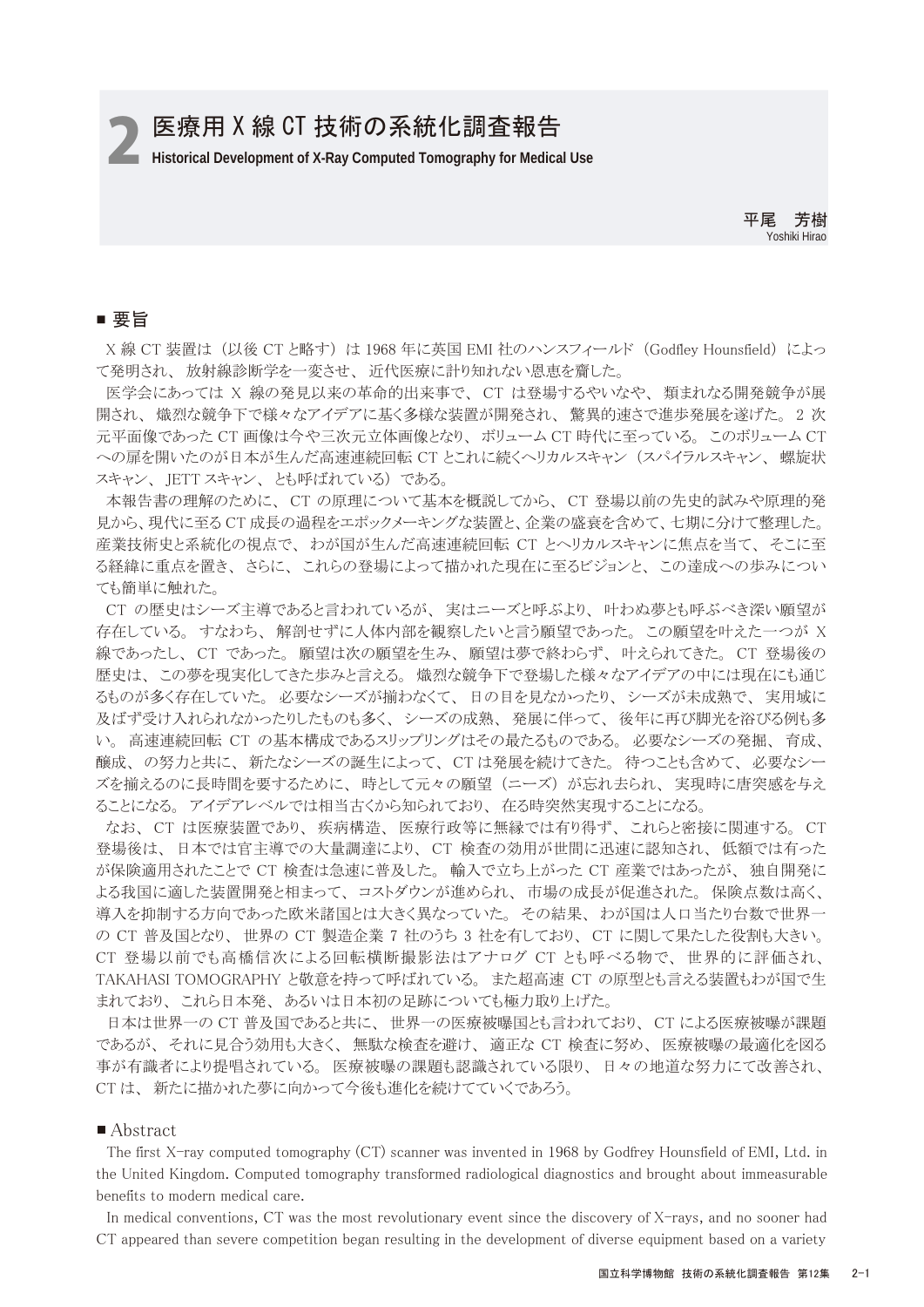of ideas and to unbelievably rapid progress. Computed tomography images began as two-dimensional planar images (slices) that have since evolved to three-dimensional images that launched the "volume CT" era. The door to volume CT was opened by high-speed continuous rotating CT and its successor helical scan CT (also known as spiral scan, screw-shaped scan, and JETT scan) born in Japan.

 To facilitate understanding of this report, we will begin with an explanation of basic CT principles. This will be followed by a history of CT growth divided into seven periods ranging from pre-CT attempts and the discovery of basic principles to state-of-the-art technology including epoch-making equipment and the ups and downs of corporate ventures. Here, from the viewpoint of industrial-technology history and systemization, we will focus on high-speed continuous rotating CT and helical scan CT that originated in Japan placing importance on the sequence of events leading up to that equipment, and we will touch upon the future vision generated by the appearance of this equipment and advances made to fulfill that vision.

 It is said that the history of CT has been technology-driven (seeds-driven), but, in actuality, there exists a deep desire stemming from an unfulfilled dream rather than a need. In other words, there is a natural desire to be able to look inside the human body without having to dissect it. This desire has been fulfilled first by X-rays and then CT. Here, one desire gave rise to another desire, and the latter desire came to be fulfilled without bringing an end to the dream. The history of CT following its initial appearance can be viewed as the path taken to achieving that dream. Amidst the many and diverse ideas that appeared under severe competition, there were still many things shared in common, and that is still true today. There are many cases in which necessary technological innovations or seeds could not be adequately arranged leaving them to be forgotten and cases in which seeds never matured enough to enter the practical domain and be accepted. But there are also many examples of seeds that have eventually matured and progressed giving them a second chance in the limelight. The slip ring making up the basic configuration of a high-speed continuous rotating CT is a prime example of this process. Computer tomography has continued to progress by efforts made to uncover, cultivate, and foster necessary seeds and by the birth of new seeds as well. Considering that it takes a long time to arrange necessary seeds (as some seeds must sometimes be waited for), original desires (needs) are sometimes forgotten making it appear that they have suddenly turned up in the present. At the idea level, needs are known from many years before, but they can suddenly materialize at a certain point in time.

 Given that CT is predominantly used for medical care, it cannot help but be closely related to disease structure, administration of medical care, etc. After the appearance of CT, the usefulness of CT examinations came to be rapidly recognized in society due to government-led mass procurement, and the use of CT examinations spread rapidly due to their coverage by health insurance for low-income patients. Although a CT industry launched through the import of equipment existed, this industry combined with the domestic development of equipment oriented to Japanese needs helped to drive down costs and promote market growth. This situation differed from that of Europe and the United States where the trend was to control the introduction of CT due to the high number of health insurance points associated with it. As a result, Japan leads the world in terms of number of CT units per capita, and among the seven CT manufacturers in the world, Japan is home to three of them. Japan therefore plays an important role in the CT industry. Before the appearance of CT, the Axial Transverse Tomography (ATT) method developed by Dr. Shinji Takahashi (also referred to as "analog CT" ) received high praise from around the world, and it is sometimes called Takahashi Tomography out of respect for its creator. Ultra-high-speed CT equipment also originated in Japan, and such Japanese-original devices and achievements have been taken up in this report as much as possible.

 In addition to being the world leader in number of CT units per capita, Japan is also called the world leader in medical radiation exposure. Though radiation exposure by CT is certainly an issue, the benefits of CT are nonetheless considerable. Key figures in the field advocate that unnecessary CT examinations be avoided and that efforts be made to administer appropriate examinations with optimal doses of radiation. As long as the issue of medical radiation exposure is recognized and steady efforts are made to improve CT in this regard, we can expect CT to continue to evolve toward the realization of newly formed dreams.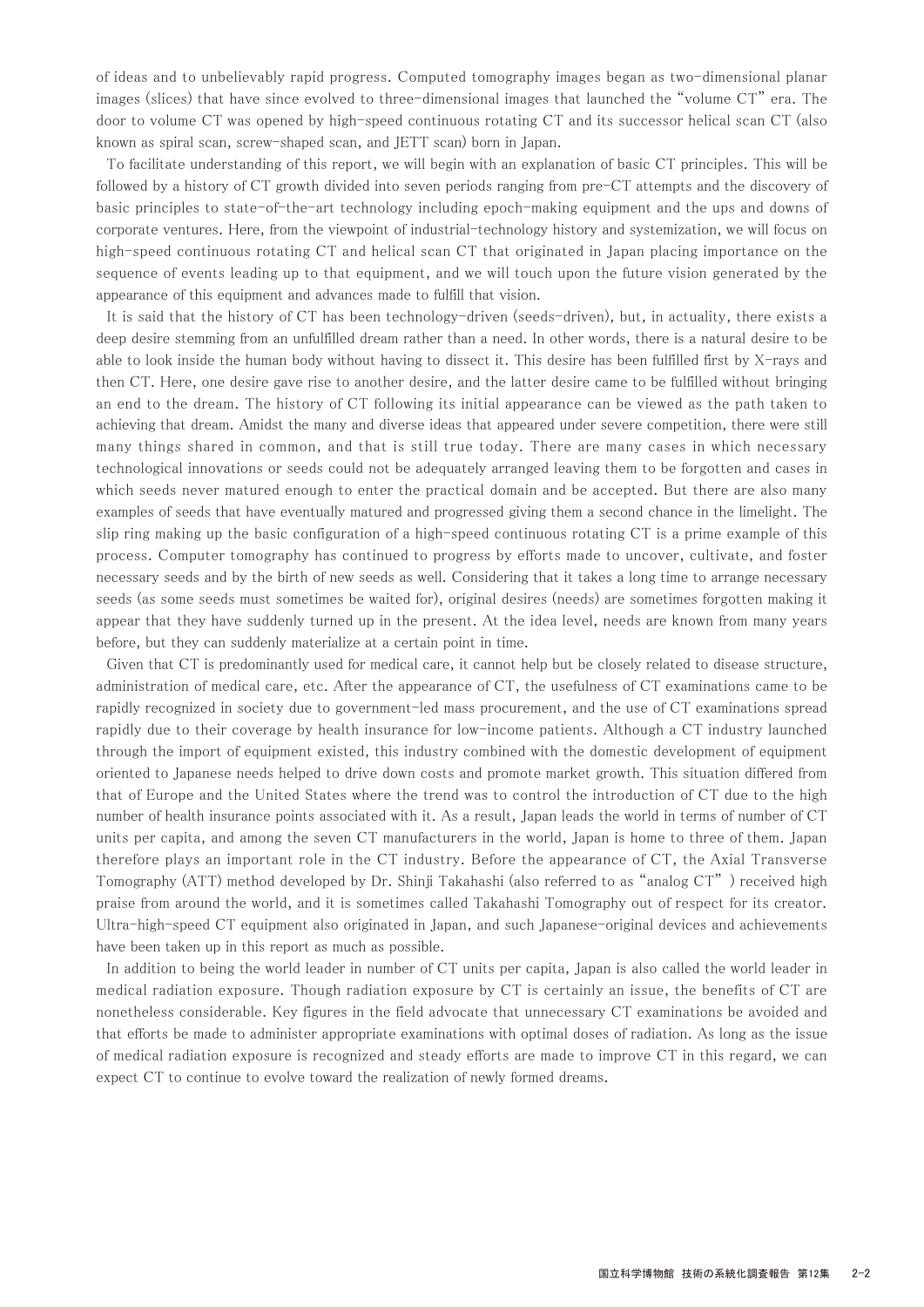| 1. はじめに                       | 85  |
|-------------------------------|-----|
| 2.X 線 CT 装置の原理                | 86  |
| 3.EMI スキャナ登場以前の萌芽期            | 94  |
| 4.EMI スキャナ登場(新放射線診断学の曙)       | 98  |
| 5. 開発競争の時代の幕開け (放射線診断学の革命)    | 100 |
| 6. 高性能化と CD の追求による市場拡大        |     |
| (MRIとの市場争奪競争)                 | 114 |
| 7. 高速化連続回転スキャナの登場             |     |
| (ボリューム / リアルタイムスキャン時代幕開け)     | 123 |
| 8. ヘリカルスキャンの開発                | 130 |
| 9. ヘリカルスキャン以降                 | 136 |
| 10.CT 応用の広がりと波紋               | 141 |
| 11. 系統化まとめ                    | 149 |
| 12. あとがき・謝辞                   | 153 |
| 資料 X線 CT装置の世代変遷と系統化           | 154 |
| X線 CT 装置の世代変遷と系統化 (1)         | 155 |
| X線 CT 装置の世代変遷と系統化(2)          | 156 |
| 高速連続スキャン以前の装置系統図              | 157 |
| CT 登場前後のトピックス                 |     |
| (社会、 医療関連、 CT 装置関連)           | 158 |
| CT 登場前後のトピックス                 |     |
| (社会、 医療関連、CT 装置関連)            | 159 |
| 産業技術史資料·登録候補一覧(医療用 X 線 CT 装置) | 160 |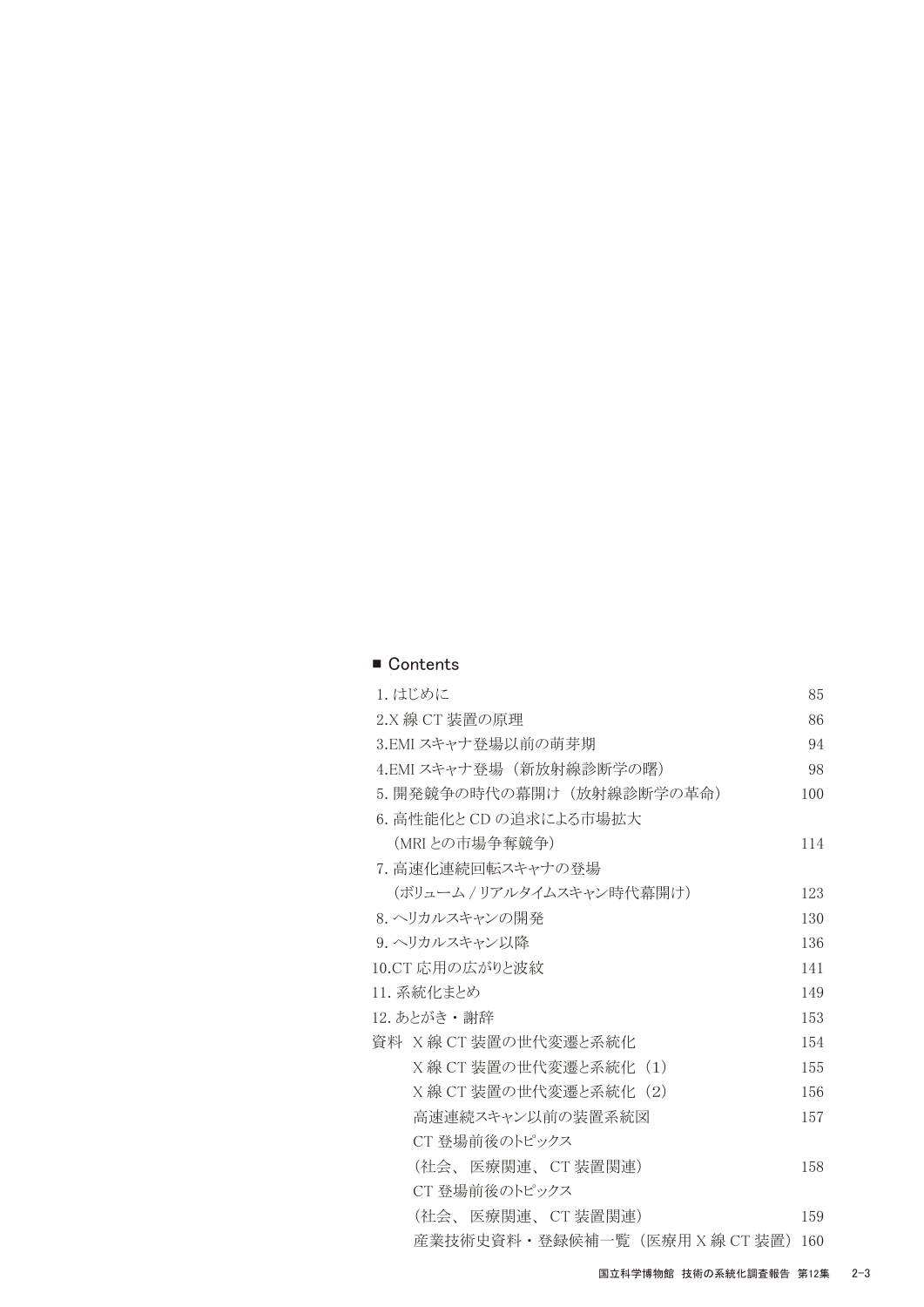# **つ「多孔質ファインセラミックス」の産業技術の系統化**

金野 正幸 Masayuki Kaneno

### ■ 要旨

 ファインセラミックスは電子 ・ 半導体、 情報 ・ 通信、 環境 ・ エネルギー、 自動車、 医療 ・ バイオなど現代の 重点戦略分野の産業基盤を支える必須材料である。 日本のファインセラミックス産業は生産額 2 兆円を超え、 生 産量、技術とも世界をリードしている。 このことが、我が国の先端産業分野での高い競争力を可能にしているといっ ても過言でない。

 ファインセラミックスは、材料、形状、用途、製法とも極めて広範囲にわたるため、今回の調査の対象を多孔質ファ インセラミックスに絞った。 主な理由は、 多孔質ファインセラミックスは、 近年の緊急な課題である地球環境問題 に対応した材料として最も多く用いられているためである。

 セラミックスの歴史は古く、 瀬戸焼、 有田焼などに始まる従来の陶磁器を中心とした伝統的セラミックス技術を 継承して、 近年のファインセラミックスへ進歩発展した。 本調査ではこれらファインセラミックスの技術発展の経緯 と産業の現状を世界と比較して概観した。 ファインセラミックスが日米欧各国で組織的に開発着手されたのはわず か 40 年前のことであり、 産業としての歴史は 30 年弱である。 その間に我が国は上記の伝統的な技術継承、 産 官学の国家プロジェクト、 メーカー間の高レベルの競争などにより、 技術、 生産量とも世界の頂点に立つことが 可能となった。 多孔質ファインセラミックスの技術発展と機能については、 多孔質の構造と製造法 ・ 用途を中心 に調査し、 代表的な用途として、 生産量が多く、 社会的な影響力の大きい自動車排気ガス浄化用触媒担体 (ハ ニカム)、ディーゼル自動車・エンジンから排出される黒鉛微粒子浄化用ディーゼル・パティキュレート・フィルター (DPF)、 一般用途のセラミックフィルターの 3 用途を取り上げ、 製造技術の開発史、 事業化に到った経緯を調査・ 報告した。 ハニカムは、 今までに陶磁器製造技術で培ったセラミック焼成技術と新たに我が国独自に開発した低 膨張材料と押出し製造法をコア ・ テクノロジーとして開発 ・ 事業化したものであり、 現在では世界の約 50%を生 産している。 DPF は、 ハニカムで開発された押出し製造法と DPF に要求される性能の材料開発成功に基づき世 界で初めて事業化したものであり、現在では世界の約 80%以上を我が国が生産している (海外工場生産分含む) といわれる。 また、一般用途のセラミックフィルターは日本では戦前から下水処理の用途に広く用いられていたが、 近年ではさらに高性能フィルターとしての開発が行われている。

 多孔質を含むファインセラミックス産業が本格的に開発されてから約 40 年の間に、 日本が世界をリードするまで に到った要因は、 伝統的セラミックス技術の継承、 民生用を対象とした国家プロジェクトなど産官学の連携、 開 発が旺盛な複数メーカーの競争、 優れた品質管理 ・ 生産管理等である。 しかし、 近年の生産工場及び開発部 署の海外移転に伴う国内技術の空洞化、ナノテクノロジーに代表される海外の大規模な国家プロジェクト等により、 日本の優位性が脅かされており、 今後ともその地位を維持するためには、 産官学にわたるより一層のたゆまぬ開 発努力が要求される。

#### ■ Abstract

 Fine ceramics is an essential material for present strategic industry, including electronics, semiconductors, information, telecommunication, environment, energy, automobile, medical, bioindustry and so on. Annual production of Japanese fine ceramic industry exceeds 2000 billion yen and Japan leads the world both in production and technology in this field. These fact enables the Japanese strong power in the frontier industry.

 Since fine ceramics is broadened in extreme wide ranges in material, shape, application field and manufacturing method, the target of this survey is focused on porous fine ceramics. Because porous fine ceramics is used widely as a material corresponding to the global environmental problem which is the urgent issue.

 Ceramics has a long history. Traditional ceramics representing by Seto and Arita wares have progressed and expanded into modern fine ceramics. This research surveys the development history and industrial situation of fine ceramics, comparing to the world.

 In Japan, US and Europe, fine ceramics have undertook research and development only in 40 years and its industrial history is less than 30 years. In the meantime, Japan have reached to the top in the world both in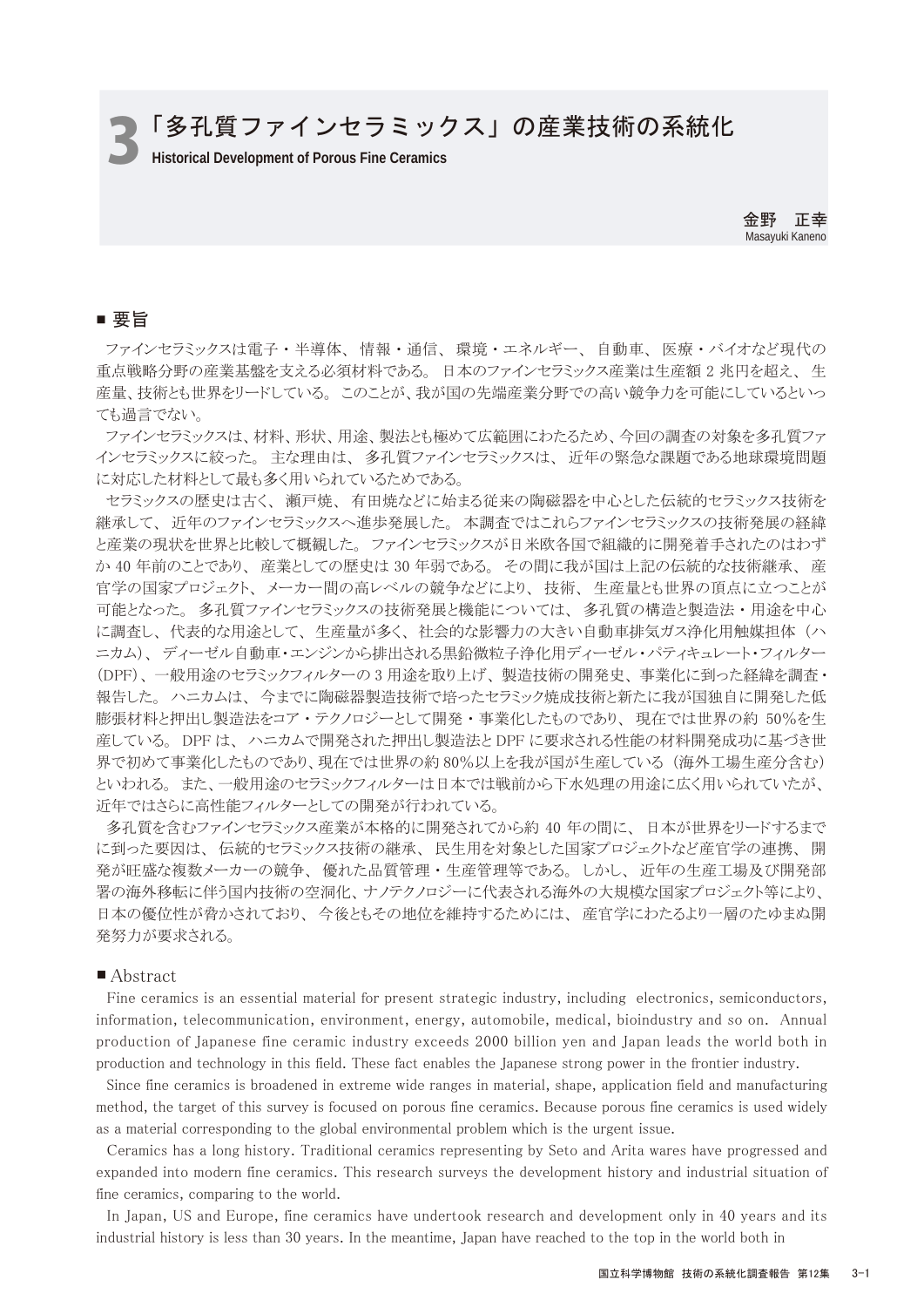production and technology by inheriting the above traditional ceramic technology, continuing the national project including industry, government and academy, and the high level competition between ceramic manufactures. Concerning the technological progress and property of porous ceramics, the structure, manufacturing method and application field are mainly surveyed. As typical applications of porous fine ceramics, a ceramic catalyst carrier for purifying automotive exhaust gas (honeycomb structure), diesel particulate filter (DPF) and ceramic filter are taken up, and their development and commercialization history are surveyed and summarized. Honeycomb structured catalyst carrier was developed by advancing the traditional ceramic technology and newly developed low expansion material and extrusion process as the core technology. Nowadays, approximately 50% of the world are produced in Japan. DPF was firstly developed and commercialized in the world by utilizing the extrusion process in honeycomb manufacture and developing the material required to DPF, and approximately 80% of the world are produced in Japan, including overseas factory production. As an other ceramic filter, a diffusion plate or tube has been used for sewage disposal since prewar periods, and recently more advanced filter is being developed such as hydrogen filtration and so on.

 In 40 years since fine ceramics was developed, Japan could lead the world both in production and technology. The main factors are the inherit of the technology of traditional ceramics, the national project composing government, industry and academy, the high level competition between many ceramic manufacturers, who are positive in development, and the excellent quality control and production management. However, these Japanese advantage are recently being threatened by the hollowing of domestic technology accompanying with shifting production and developing branch overseas, foreign large projects such as nano-technology and so on. In order to maintain the Japanese advantages, further continuing and persistent efforts covering government, industry and academy are strongly required.

| 1. はじめに                       | 163 |
|-------------------------------|-----|
| 2. ファインセラミックスの概要              | 164 |
| 3. ファインセラミックスの技術発展と高性能化       | 168 |
| 4. 多孔質ファインセラミック               | 183 |
| 5. 自動車排ガス浄化用触媒担体(ハニカム)        | 188 |
| 6. ディーゼル・パティキュレート・フィルター (DPF) | 195 |
| 7. セラミックフィルター                 | 200 |
| 8. 多孔質ファインセラミックス技術の系統化        | 204 |
| 9. 考察及びまとめ                    | 206 |
| 多孔質ファインセラミックス登録候補一覧           | 208 |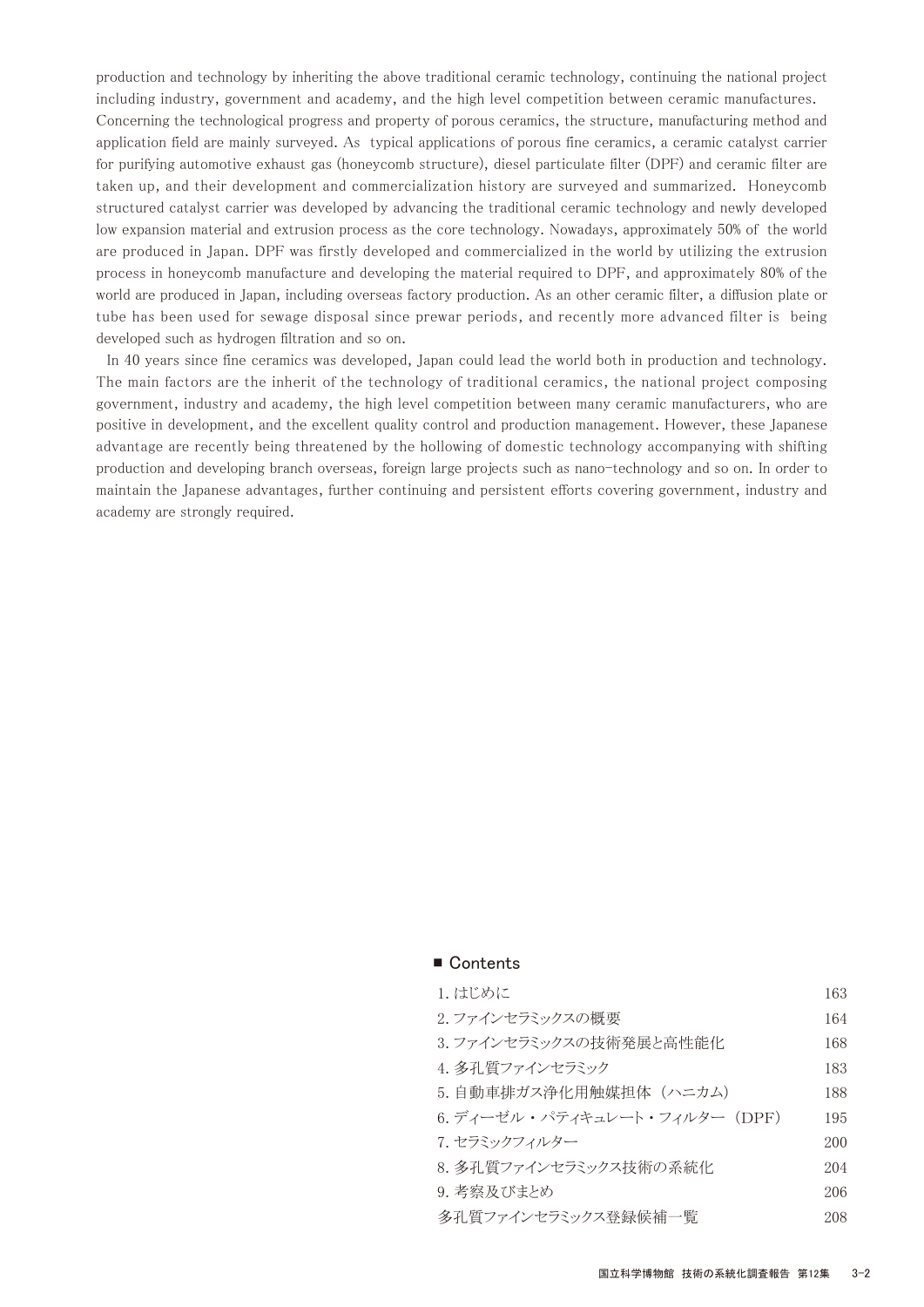# 4 **Historical Development of Fertilizer Production Technologies** 肥料製造技術の系統化

牧野 功 Isao Makino

# ■ 要旨

 世界の人口は 20 世紀はじめの 16 億人から、 この 100 年間で 65 億人まで急増した。 この大幅な人口増加か ら生じる深刻な食糧問題に解を与えたのが、 空気中に無尽蔵に存在する窒素の固定によるアンモニア製造、 そ れを原料として製造される尿素等化学肥料の普及であった。 20 世紀初頭ハーバー博士が成功したアンモニア合 成技術の発明は、 社会の期待に見事応える画期的な出来事となった。 この合成技術を出発点とするアンモニア 工業は、 触媒を用い高温 ・ 高圧下、 腐食雰囲気という厳しい条件を技術面で克服することにより実現され、 そ の後の化学工業の原点に位置づけられる。

欧米で広がったアンモニアを原料とする化学肥料の生産は、日本でも約 10 年遅れという短期間でキャッチアッ プされ実現された。 その成功の背景にそれを必要とする国内の客観情勢があったとはいえ、 産業勃興機運の中 で国家発展に人生をかけた起業家、 技術者の存在が見逃せない。

 その後国内のアンモニア ・ 尿素工業は化学工業の基幹産業として盛衰を味わう。 国内肥料の需要に応えるの みならず、 輸出産業として昭和 30 年から 40 年代には国の高度成長の一翼を担う地位を築いた。 しかし安価な 原料ソ - スを持たない国内肥料業界は国の支援を受けながらの懸命な合理化にもかかわらず、 次第に競争力を 失いシェアーを失っていった。 この間業界各社は原料転換合理化を進める一方、 技術開発にも活路を求めた。 その中で競争力を誇る日本発の尿素技術が生まれ、 また材料、 機器 ・ 回転機、 計装 ・ 計器等メーカー各社で 独自性のある優れた技術が生まれた。 各社に技術オリエンテッドな企業基盤を植えつけたこともその後のモノ作り に大きく役立った。 振り返ってみて追い詰められた窮状の中での技術開発だったからこそ、 世界に冠たる技術が 生まれたとも言える。 残念ながら国内のアンモニア ・ 尿素生産そのものは殆ど消滅してしまったが、 その一方で、 そこで生み出された各種優秀な技術がエンジニアリング会社、 機械メーカーによりプラント及び機器の形で輸出さ れ、 技術立国日本の発展に寄与している。

 本調査は肥料というタイトルの下、 技術的にもまた社会的にも重要な位置を占めた、 アンモニア ・ 尿素技術に 対象の焦点を合わせて、 その実現当初から現在までの技術開発の流れ及び社会との関連をまとめた。 技術開 発がなされた背景、 経過等調査すると共にそこに貢献した様々な人物にもスポットライトを当て、 また日本発の技 術にも注目した。

 次にアンモニア ・ 尿素技術の原理を明確にした上で、 各工程の概要とそれらを支援する重要技術、 機器それ ぞれについて調査を実施し、 それらの調査に基づいてアンモニア・尿素技術の系統化を多面的視点から試みた。 最後に今後の技術進展を展望するとともに、 他分野への用途拡大の可能性を調査し、 今後共社会に大きなイン パクトを与えうる可能性を確認した。

#### ■ Abstract

 The Haber process for synthesizing ammonia gave us a vital tool for tackling the serious agricultural issues arising from the 20th century's population explosion, when the world's population sharply increased from 16 to 65 billion, enabling chemistry to answer the hopes of human society. Ammonia production utilizing nitrogen fixed from the air, which exists there in unlimited quantities, needed sophisticated techniques such as catalysts, high-temperature and high-pressure operation, and corrosion atmospheres, which were successfully overcome at the industrialization. Therefore, the ammonia industry was called the origin of the chemical industry.

 While the production of chemical fertilizer started in European countries, Japan caught up within a short period of ten years. This success was brought about by many entrepreneurs and scientists/engineers who hoped for the strong development of this country, in addition to the need for fertilizer in Japan. Thereafter, the domestic ammonia and urea industry experienced prosperous times as the principal industry in chemical manufacturing until it suffered a prolonged downturn. The domestic fertilizer industry, not only by responding to domestic demand but also by acting as an exporting power, built up a position as a major contributor to the high growth rate of the country from the 1960s. However, without cheap indigenous raw materials, the domestic fertilizer industry